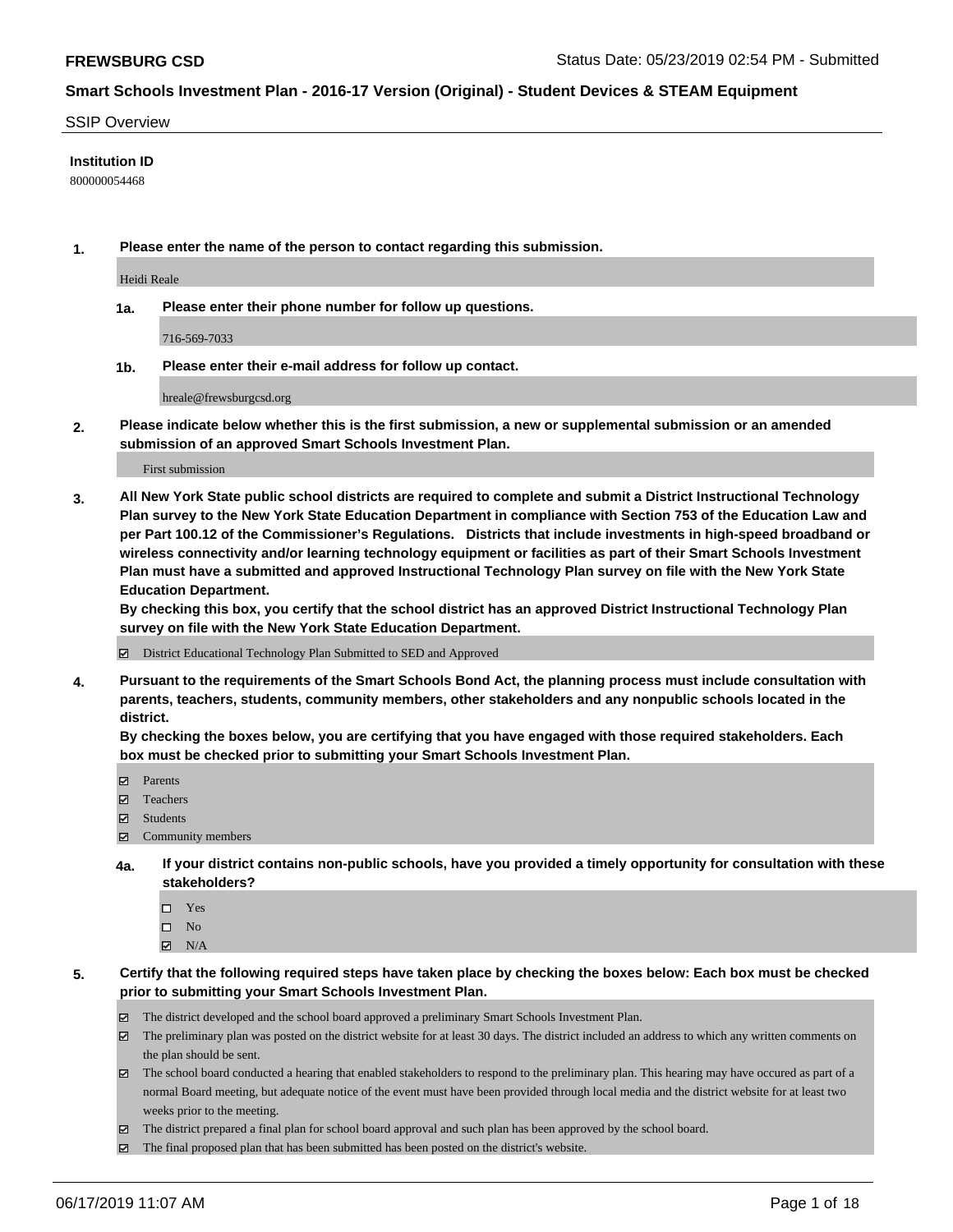SSIP Overview

**5a. Please upload the proposed Smart Schools Investment Plan (SSIP) that was posted on the district's website, along with any supporting materials. Note that this should be different than your recently submitted Educational Technology Survey. The Final SSIP, as approved by the School Board, should also be posted on the website and remain there during the course of the projects contained therein.**

SSIP Original Submission for Infrastructure Student Devices and STEAM.pdf SSIP Revised Submission -Student Devices and STEAM.pdf

**5b. Enter the webpage address where the final Smart Schools Investment Plan is posted. The Plan should remain posted for the life of the included projects.**

https://www.frewsburgcsd.org/cms/lib/NY02214391/Centricity/Domain/21/SSIP%20Revised%20Submission%20- Student%20Devices%20and%20STEAM.pdf

**6. Please enter an estimate of the total number of students and staff that will benefit from this Smart Schools Investment Plan based on the cumulative projects submitted to date.**

970

**7. An LEA/School District may partner with one or more other LEA/School Districts to form a consortium to pool Smart Schools Bond Act funds for a project that meets all other Smart School Bond Act requirements. Each school district participating in the consortium will need to file an approved Smart Schools Investment Plan for the project and submit a signed Memorandum of Understanding that sets forth the details of the consortium including the roles of each respective district.**

 $\Box$  The district plans to participate in a consortium to partner with other school district(s) to implement a Smart Schools project.

**8. Please enter the name and 6-digit SED Code for each LEA/School District participating in the Consortium.**

| <b>Partner LEA/District</b> | <b>ISED BEDS Code</b> |
|-----------------------------|-----------------------|
| (No Response)               | (No Response)         |

**9. Please upload a signed Memorandum of Understanding with all of the participating Consortium partners.**

(No Response)

**10. Your district's Smart Schools Bond Act Allocation is:**

\$890,103

**11. Enter the budget sub-allocations by category that you are submitting for approval at this time. If you are not budgeting SSBA funds for a category, please enter 0 (zero.) If the value entered is \$0, you will not be required to complete that survey question.**

|                                       | Sub-           |
|---------------------------------------|----------------|
|                                       | Allocations    |
| School Connectivity                   | $\overline{0}$ |
| Connectivity Projects for Communities | 0              |
| Classroom Technology                  | 355,306        |
| Pre-Kindergarten Classrooms           | $\Omega$       |
| Replace Transportable Classrooms      | 0              |
| High-Tech Security Features           | $\mathbf 0$    |
| <b>Totals:</b>                        | 355,306        |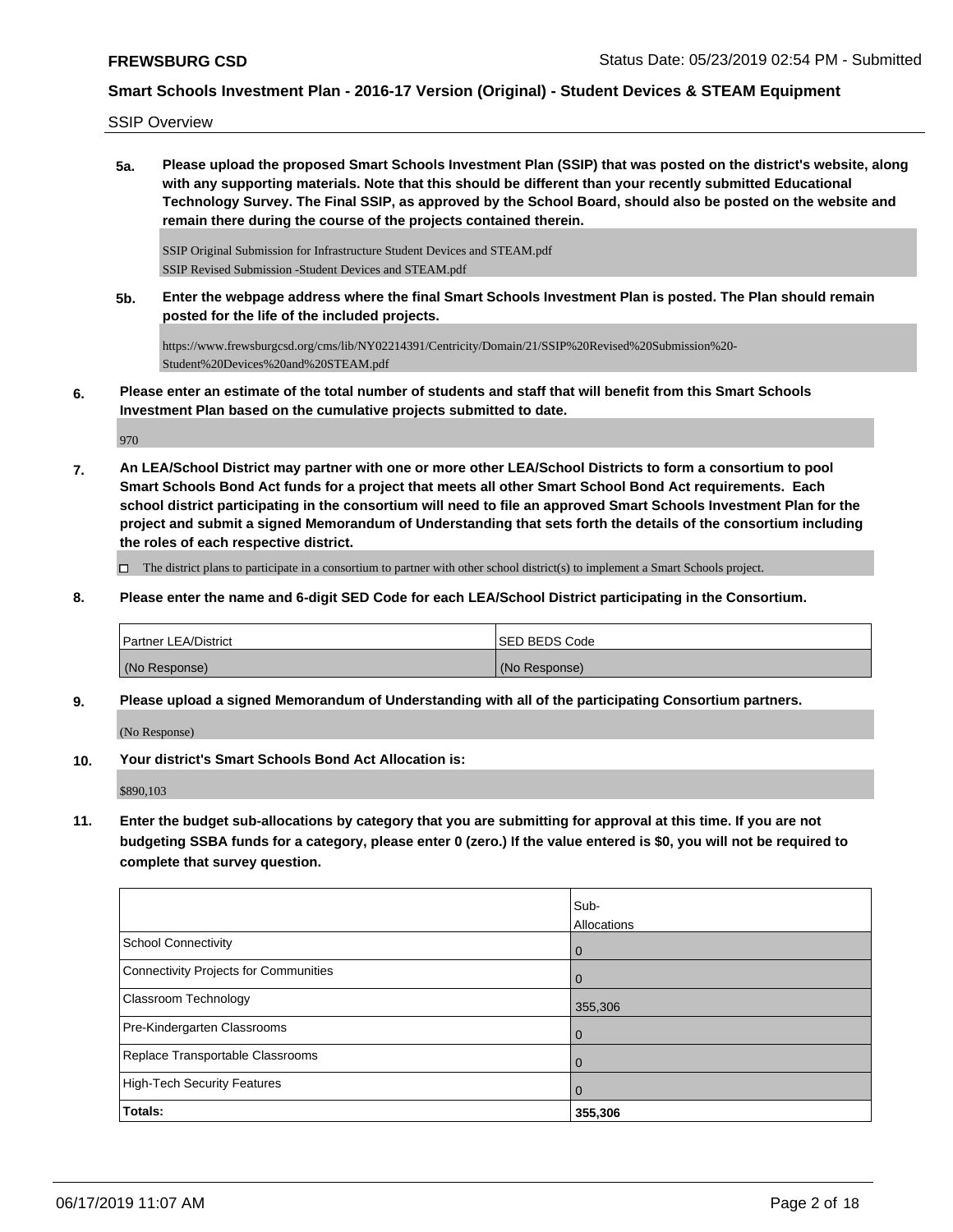School Connectivity

- **1. In order for students and faculty to receive the maximum benefit from the technology made available under the Smart Schools Bond Act, their school buildings must possess sufficient connectivity infrastructure to ensure that devices can be used during the school day. Smart Schools Investment Plans must demonstrate that:**
	- **• sufficient infrastructure that meets the Federal Communications Commission's 100 Mbps per 1,000 students standard currently exists in the buildings where new devices will be deployed, or**
	- **• is a planned use of a portion of Smart Schools Bond Act funds, or**
	- **• is under development through another funding source.**

**Smart Schools Bond Act funds used for technology infrastructure or classroom technology investments must increase the number of school buildings that meet or exceed the minimum speed standard of 100 Mbps per 1,000 students and staff within 12 months. This standard may be met on either a contracted 24/7 firm service or a "burstable" capability. If the standard is met under the burstable criteria, it must be:**

**1. Specifically codified in a service contract with a provider, and**

**2. Guaranteed to be available to all students and devices as needed, particularly during periods of high demand, such as computer-based testing (CBT) periods.**

**Please describe how your district already meets or is planning to meet this standard within 12 months of plan submission.**

(No Response)

**1a. If a district believes that it will be impossible to meet this standard within 12 months, it may apply for a waiver of this requirement, as described on the Smart Schools website. The waiver must be filed and approved by SED prior to submitting this survey.**

 $\Box$  By checking this box, you are certifying that the school district has an approved waiver of this requirement on file with the New York State Education Department.

#### **2. Connectivity Speed Calculator (Required)**

|                         | l Number of<br>Students | Multiply by<br>100 Kbps | Divide by 1000 Current Speed<br>to Convert to<br>Required<br>l Speed in Mb | lin Mb           | Expected<br>Speed to be<br>Attained Within   Required<br>12 Months | <b>Expected Date</b><br>When<br>Speed Will be<br>Met |
|-------------------------|-------------------------|-------------------------|----------------------------------------------------------------------------|------------------|--------------------------------------------------------------------|------------------------------------------------------|
| <b>Calculated Speed</b> | (No<br>Response)        | (No Response)           | (No<br>Response)                                                           | (No<br>Response) | (No<br>Response)                                                   | (No<br>Response)                                     |

**3. Describe how you intend to use Smart Schools Bond Act funds for high-speed broadband and/or wireless connectivity projects in school buildings.**

(No Response)

**4. Describe the linkage between the district's District Instructional Technology Plan and the proposed projects. (There should be a link between your response to this question and your response to Question 1 in Part E. Curriculum and Instruction "What are the district's plans to use digital connectivity and technology to improve teaching and learning?)**

(No Response)

**5. If the district wishes to have students and staff access the Internet from wireless devices within the school building, or in close proximity to it, it must first ensure that it has a robust Wi-Fi network in place that has sufficient bandwidth to meet user demand.**

**Please describe how you have quantified this demand and how you plan to meet this demand.**

(No Response)

**6. As indicated on Page 5 of the guidance, the Office of Facilities Planning will have to conduct a preliminary review**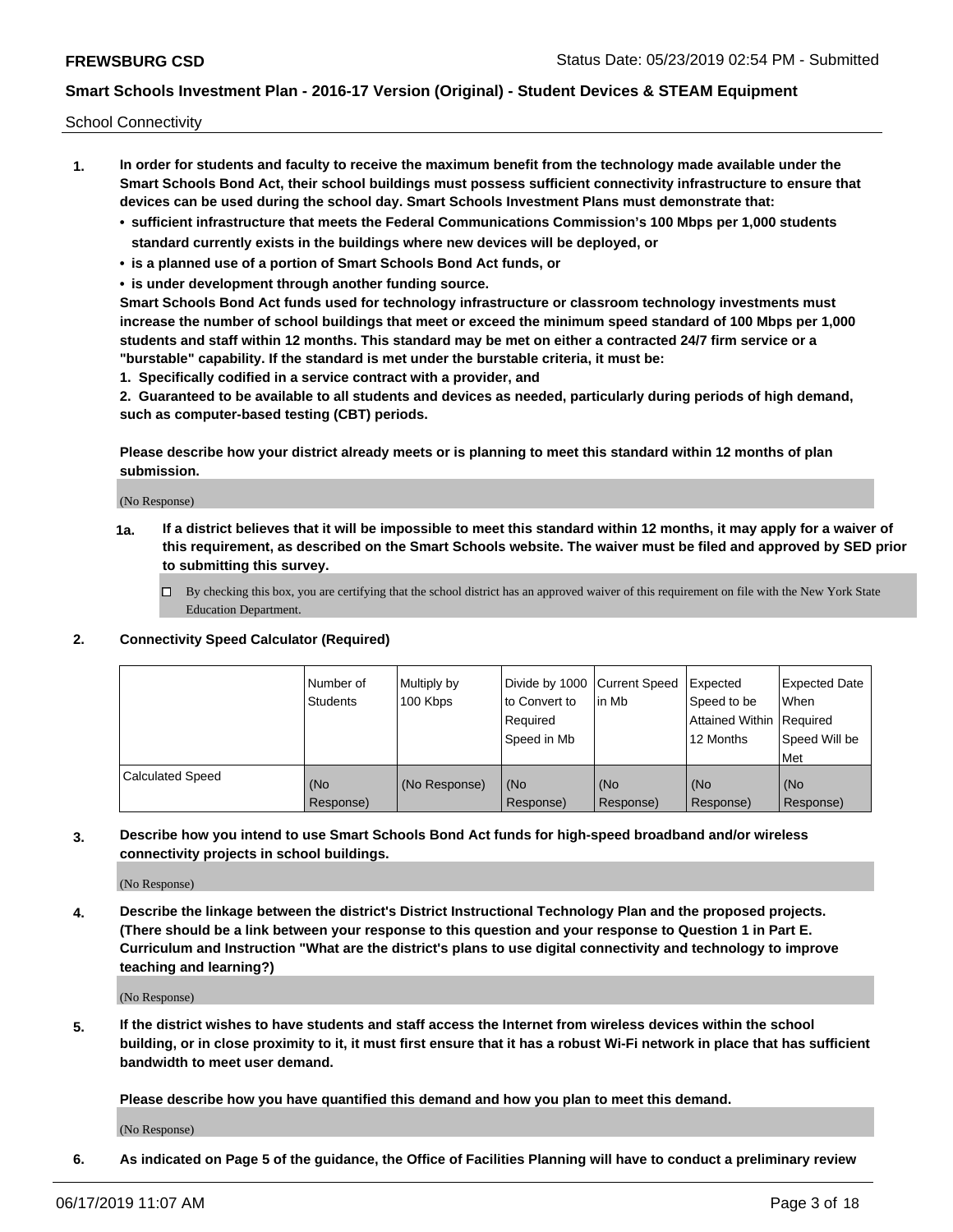School Connectivity

**of all capital projects, including connectivity projects.**

**Please indicate on a separate row each project number given to you by the Office of Facilities Planning.**

| Project Number |  |
|----------------|--|
|                |  |
| (No Response)  |  |
|                |  |

**7. Certain high-tech security and connectivity infrastructure projects may be eligible for an expedited review process as determined by the Office of Facilities Planning.**

**Was your project deemed eligible for streamlined review?**

(No Response)

**8. Include the name and license number of the architect or engineer of record.**

| Name          | License Number |
|---------------|----------------|
| (No Response) | (No Response)  |

**9. If you are submitting an allocation for School Connectivity complete this table. Note that the calculated Total at the bottom of the table must equal the Total allocation for this category that you entered in the SSIP Overview overall budget.** 

|                                            | Sub-              |
|--------------------------------------------|-------------------|
|                                            | <b>Allocation</b> |
| Network/Access Costs                       | (No Response)     |
| <b>Outside Plant Costs</b>                 | (No Response)     |
| School Internal Connections and Components | (No Response)     |
| <b>Professional Services</b>               | (No Response)     |
| Testing                                    | (No Response)     |
| <b>Other Upfront Costs</b>                 | (No Response)     |
| <b>Other Costs</b>                         | (No Response)     |
| Totals:                                    | 0                 |

**10. Please detail the type, quantity, per unit cost and total cost of the eligible items under each sub-category. This is especially important for any expenditures listed under the "Other" category. All expenditures must be eligible for tax-exempt financing to be reimbursed through the SSBA. Sufficient detail must be provided so that we can verify this is the case. If you have any questions, please contact us directly through smartschools@nysed.gov. NOTE: Wireless Access Points should be included in this category, not under Classroom Educational Technology, except those that will be loaned/purchased for nonpublic schools.**

| Select the allowable expenditure | Item to be purchased | Quantity      | Cost per Item | <b>Total Cost</b> |
|----------------------------------|----------------------|---------------|---------------|-------------------|
| type.                            |                      |               |               |                   |
| Repeat to add another item under |                      |               |               |                   |
| each type.                       |                      |               |               |                   |
| (No Response)                    | (No Response)        | (No Response) | (No Response) | (No Response)     |
| (No Response)                    | (No Response)        | (No Response) | (No Response) | (No Response)     |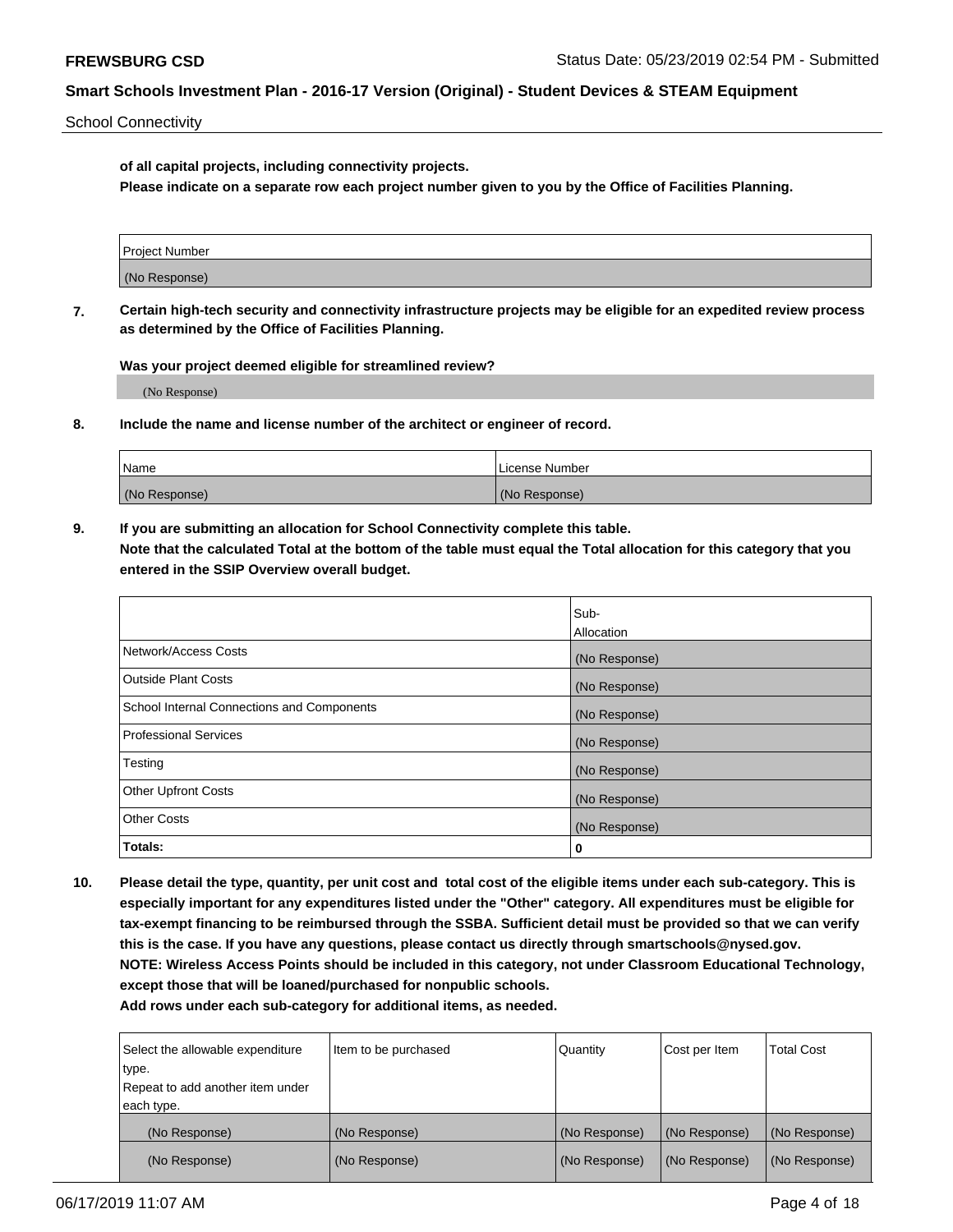School Connectivity

| Select the allowable expenditure<br>type. | Item to be purchased | Quantity      | Cost per Item | <b>Total Cost</b> |
|-------------------------------------------|----------------------|---------------|---------------|-------------------|
| Repeat to add another item under          |                      |               |               |                   |
| each type.                                |                      |               |               |                   |
| (No Response)                             | (No Response)        | (No Response) | (No Response) | (No Response)     |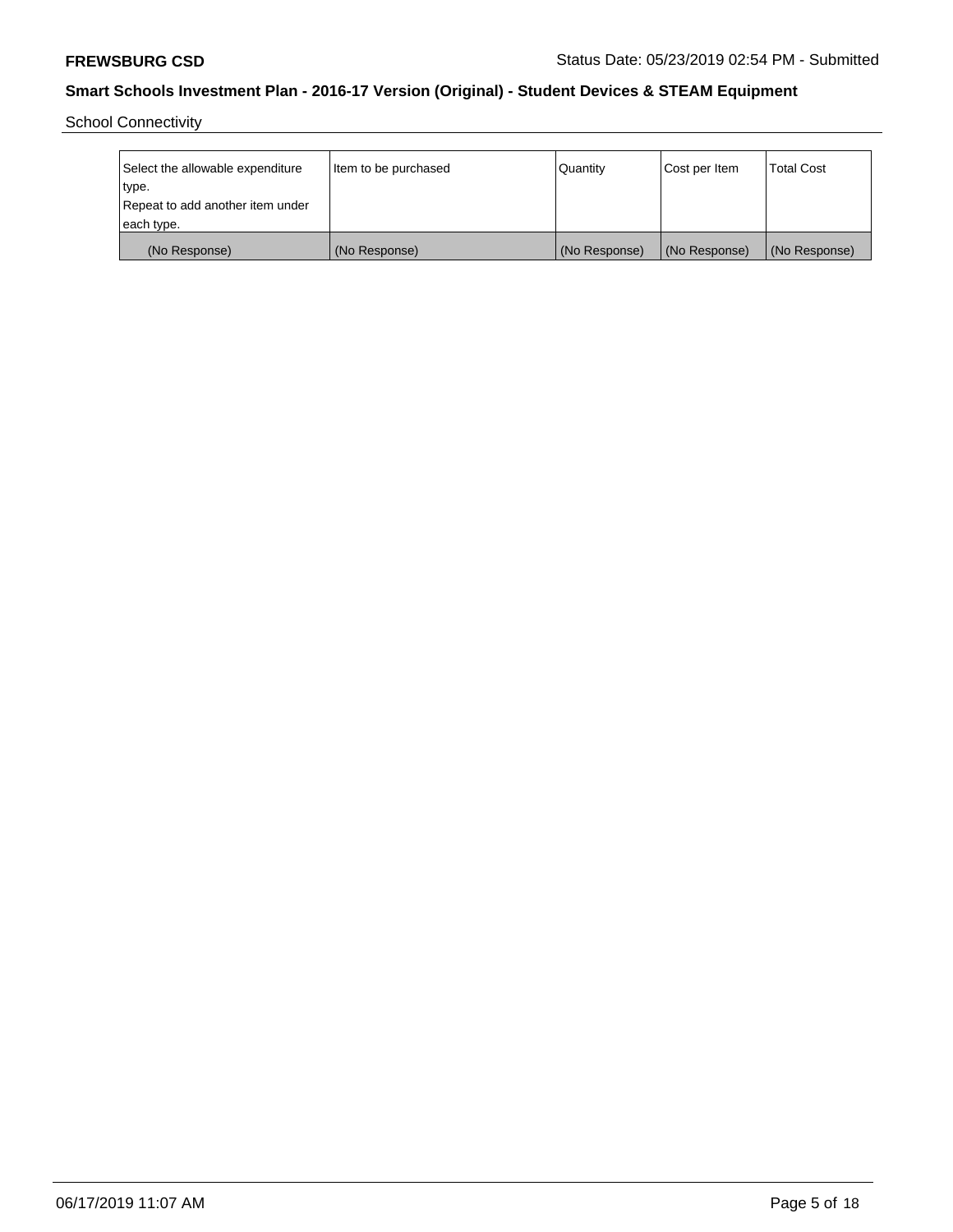Community Connectivity (Broadband and Wireless)

**1. Describe how you intend to use Smart Schools Bond Act funds for high-speed broadband and/or wireless connectivity projects in the community.**

(No Response)

**2. Please describe how the proposed project(s) will promote student achievement and increase student and/or staff access to the Internet in a manner that enhances student learning and/or instruction outside of the school day and/or school building.**

(No Response)

**3. Community connectivity projects must comply with all the necessary local building codes and regulations (building and related permits are not required prior to plan submission).**

 $\Box$  I certify that we will comply with all the necessary local building codes and regulations.

**4. Please describe the physical location of the proposed investment.**

(No Response)

**5. Please provide the initial list of partners participating in the Community Connectivity Broadband Project, along with their Federal Tax Identification (Employer Identification) number.**

| <b>Project Partners</b> | Federal ID#   |
|-------------------------|---------------|
| (No Response)           | (No Response) |

**6. If you are submitting an allocation for Community Connectivity, complete this table.**

**Note that the calculated Total at the bottom of the table must equal the Total allocation for this category that you entered in the SSIP Overview overall budget.**

|                              | Sub-Allocation |
|------------------------------|----------------|
| Network/Access Costs         | (No Response)  |
| Outside Plant Costs          | (No Response)  |
| <b>Tower Costs</b>           | (No Response)  |
| Customer Premises Equipment  | (No Response)  |
| <b>Professional Services</b> | (No Response)  |
| Testing                      | (No Response)  |
| <b>Other Upfront Costs</b>   | (No Response)  |
| <b>Other Costs</b>           | (No Response)  |
| Totals:                      | 0              |

**7. Please detail the type, quantity, per unit cost and total cost of the eligible items under each sub-category. This is especially important for any expenditures listed under the "Other" category. All expenditures must be capital-bond eligible to be reimbursed through the SSBA. If you have any questions, please contact us directly through smartschools@nysed.gov.**

| Select the allowable expenditure | Item to be purchased | Quantity      | Cost per Item | <b>Total Cost</b> |
|----------------------------------|----------------------|---------------|---------------|-------------------|
| type.                            |                      |               |               |                   |
| Repeat to add another item under |                      |               |               |                   |
| each type.                       |                      |               |               |                   |
| (No Response)                    | (No Response)        | (No Response) | (No Response) | (No Response)     |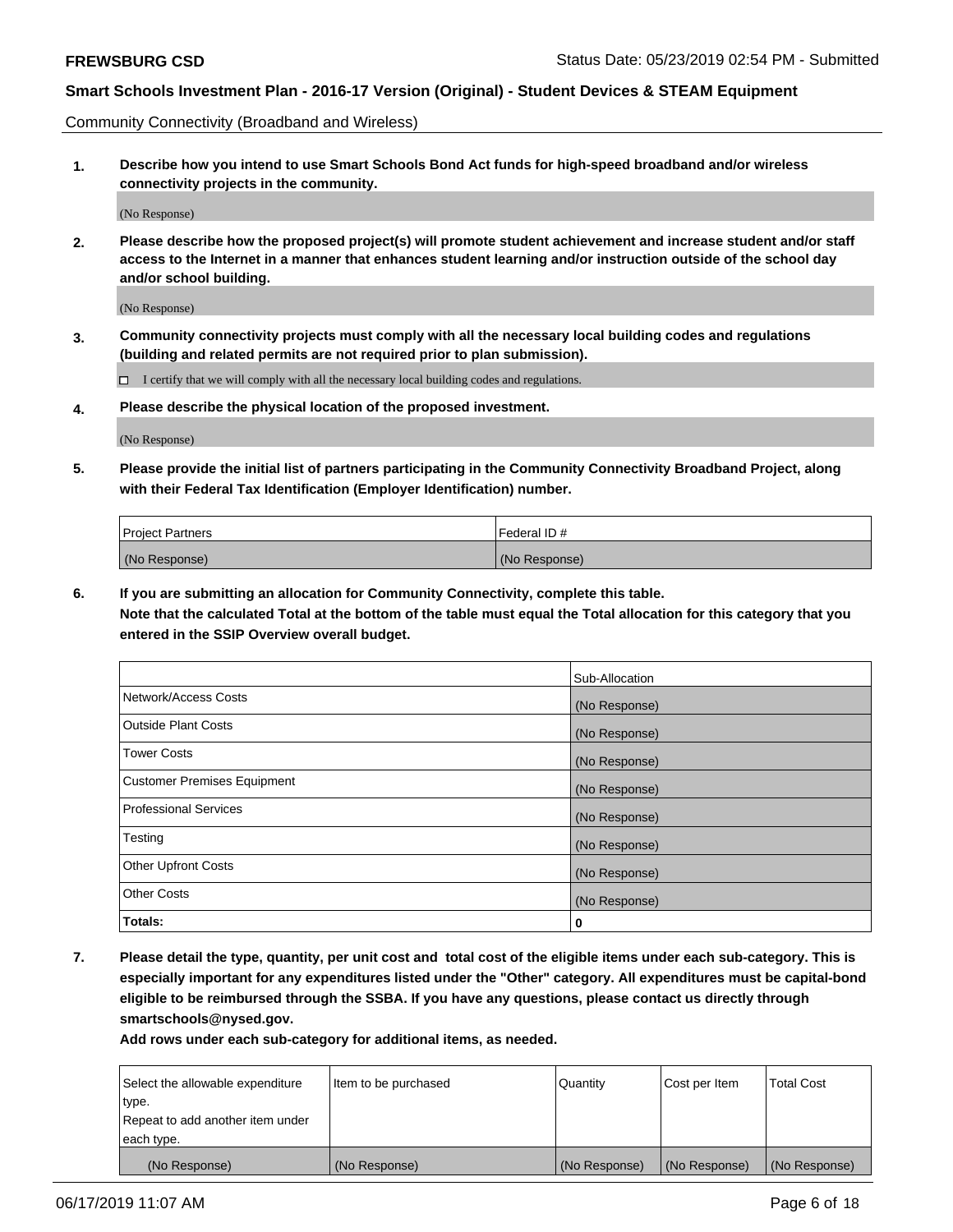#### Classroom Learning Technology

**1. In order for students and faculty to receive the maximum benefit from the technology made available under the Smart Schools Bond Act, their school buildings must possess sufficient connectivity infrastructure to ensure that devices can be used during the school day. Smart Schools Investment Plans must demonstrate that sufficient infrastructure that meets the Federal Communications Commission's 100 Mbps per 1,000 students standard currently exists in the buildings where new devices will be deployed, or is a planned use of a portion of Smart Schools Bond Act funds, or is under development through another funding source. Smart Schools Bond Act funds used for technology infrastructure or classroom technology investments must increase the number of school buildings that meet or exceed the minimum speed standard of 100 Mbps per 1,000 students and staff within 12 months. This standard may be met on either a contracted 24/7 firm service or a "burstable" capability. If the standard is met under the burstable criteria, it must be:**

**1. Specifically codified in a service contract with a provider, and**

**2. Guaranteed to be available to all students and devices as needed, particularly during periods of high demand, such as computer-based testing (CBT) periods.**

**Please describe how your district already meets or is planning to meet this standard within 12 months of plan submission.**

Currently, both schools within the Frewsburg Central School District are equipped with an Avaya wireless system, including an access point in each classroom. This system was purchased and installed in 2013 through Erie I BOCES. While we currently meet the minimum speed standard of 100Mbps per 1,000 students, we plan to apply for 2018-19 eRate funds to upgrade this system. We believe this will insure we have future proofed our wireless infrastructure as we complete our 1:1 initiative across the whole district.

- **1a. If a district believes that it will be impossible to meet this standard within 12 months, it may apply for a waiver of this requirement, as described on the Smart Schools website. The waiver must be filed and approved by SED prior to submitting this survey.**
	- □ By checking this box, you are certifying that the school district has an approved waiver of this requirement on file with the New York State Education Department.

|                         | Number of<br><b>Students</b> | Multiply by<br>100 Kbps | Divide by 1000 Current Speed<br>to Convert to<br>Required<br>Speed in Mb | lin Mb | Expected<br>Speed to be<br>Attained Within Required<br>12 Months | <b>Expected Date</b><br>When<br>Speed Will be<br>Met |
|-------------------------|------------------------------|-------------------------|--------------------------------------------------------------------------|--------|------------------------------------------------------------------|------------------------------------------------------|
| <b>Calculated Speed</b> | 820                          | 82.000                  | 82                                                                       | 100    | 100                                                              | current                                              |

#### **2. Connectivity Speed Calculator (Required)**

**3. If the district wishes to have students and staff access the Internet from wireless devices within the school building, or in close proximity to it, it must first ensure that it has a robust Wi-Fi network in place that has sufficient bandwidth to meet user demand.**

**Please describe how you have quantified this demand and how you plan to meet this demand.**

Currently, both schools within the Frewsburg Central School District are equipped with an Avaya wireless system, including an access point in each classroom. Those access points are specified to allow up to 50 concurrent connections, with our class sizes not to exceed 25, including the instructor, we feel this is adequate classroom wireless coverage. In larger areas, such as gymnasiums, we've added more access points to meet the demand of a larger physical space. The wireless is currently in compliance with the minimum speed standard of 100Mbps per 1,000 students and we plan to utilize eRate funding to upgrade that system, insuring future expandability and resilience.

**4. All New York State public school districts are required to complete and submit an Instructional Technology Plan survey to the New York State Education Department in compliance with Section 753 of the Education Law and per Part 100.12 of the Commissioner's Regulations.**

**Districts that include educational technology purchases as part of their Smart Schools Investment Plan must have a submitted and approved Instructional Technology Plan survey on file with the New York State Education Department.**

By checking this box, you are certifying that the school district has an approved Instructional Technology Plan survey on file with the New York State Education Department.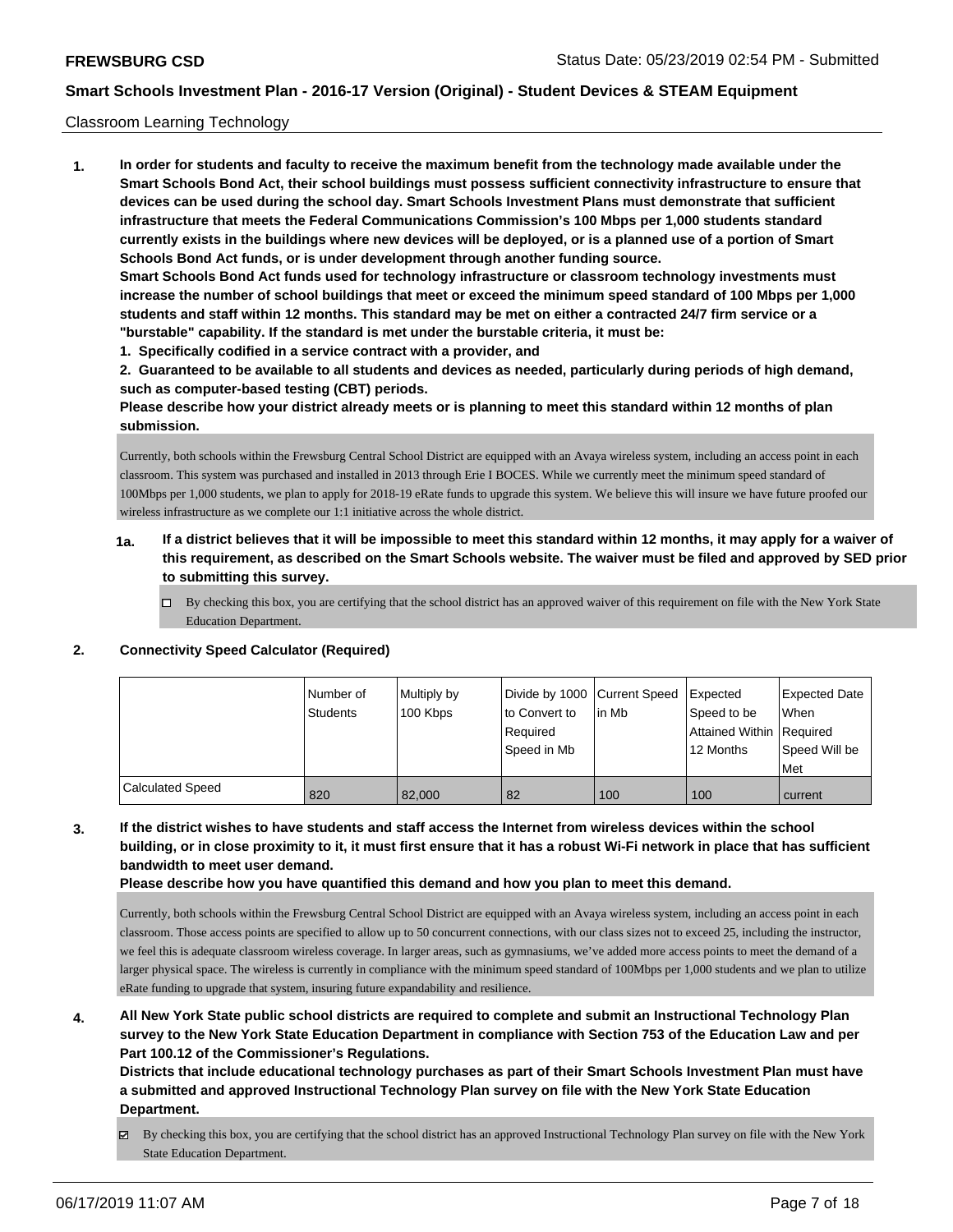#### Classroom Learning Technology

## **5. Describe the devices you intend to purchase and their compatibility with existing or planned platforms or systems. Specifically address the adequacy of each facility's electrical, HVAC and other infrastructure necessary to install and support the operation of the planned technology.**

It is our district's intent to purchase classroom and instructional devices to complete the district's 1:1 device initiative for all grades. These devices will be purchased in compliance with existing network standards and will seamlessly connect to the district's Active Directory.

We developed a comprehensive needs assessment with input from teachers and administrators. This needs assessment was completed by students in grades 7-10. We chose this grade band to gain insight from grades 7 and 8 based on their prior years attending our elementary school through 6th grade. 9th and 10th grade was chosen to provide a picture of the needs in our middle level/high school. In all, 209 students completed the needs assessment.

We discovered that overall our students have had limited opportunities to engage in lessons utilizing skills such as coding. We also identified a trend in the difference between females and males in the areas of electronic project completion and computer code. Although students have had some access to a 3D printer, only 17 of the females surveyed and 22 males had used this equipment out of 209 students that took the assessment. Based on the data from this needs assessment we made the following observations:

- Females in grades 7-10 do not feel as confident pursuing a career in the engineering field as their male peers;
- Both males and females have had limited interaction with electronics (LEGO projects, LittleBits);
- More males than females report having experience writing computer code;
- Low numbers of both males and females report having had the opportunity to use a 3D printer;
- A lower interest in how computers and electronics work was highlighted amongst females;
- When asked if they could be successful in an engineering career field, more than double the males responded yes indicating a very low confidence level of females; and
- Overall only a few students in our district have ever participated in a MakerSpace.

Our interpretations and conversations with stakeholders based on this data also revealed:

- Space is an issue; classrooms setup and arranged in the traditional manner limit collaborative/makerspace to infuse STEAM based projects;
- Females are not signing up to participate in extracurricular STEAM based initiatives (LEGO league); and
- Despite the district initiative regarding Personalized Learning, the blended learning models have not fully operationalized yet.

Conclusion: Plan was created to establish a Science, Technology, Engineering, Art and Mathematics (STEAM) program that prepares students for careers in the evolving 21st century workplace, with a special focus on the development of an updated Industrial Arts curriculum. We will be purchasing equipment for our updated industrial arts program. Our Computer Science curriculum will be enhanced by the purchase

of makerspace carts and robotics kits. Wireless microphones are being purchased for our TV production studio. This student run initiative requires students to be entirely responsible for the recording and production of daily video announcements. All of these purchases will allow us to meet our curricular needs by allowing students hands on, interactive opportunities for learning.

We have tested the facility's electrical capacity by successfully implementing laptop carts with the same quantity of devices within the same areas as will now hold devices for each student. HVAC is not expected to be impacted.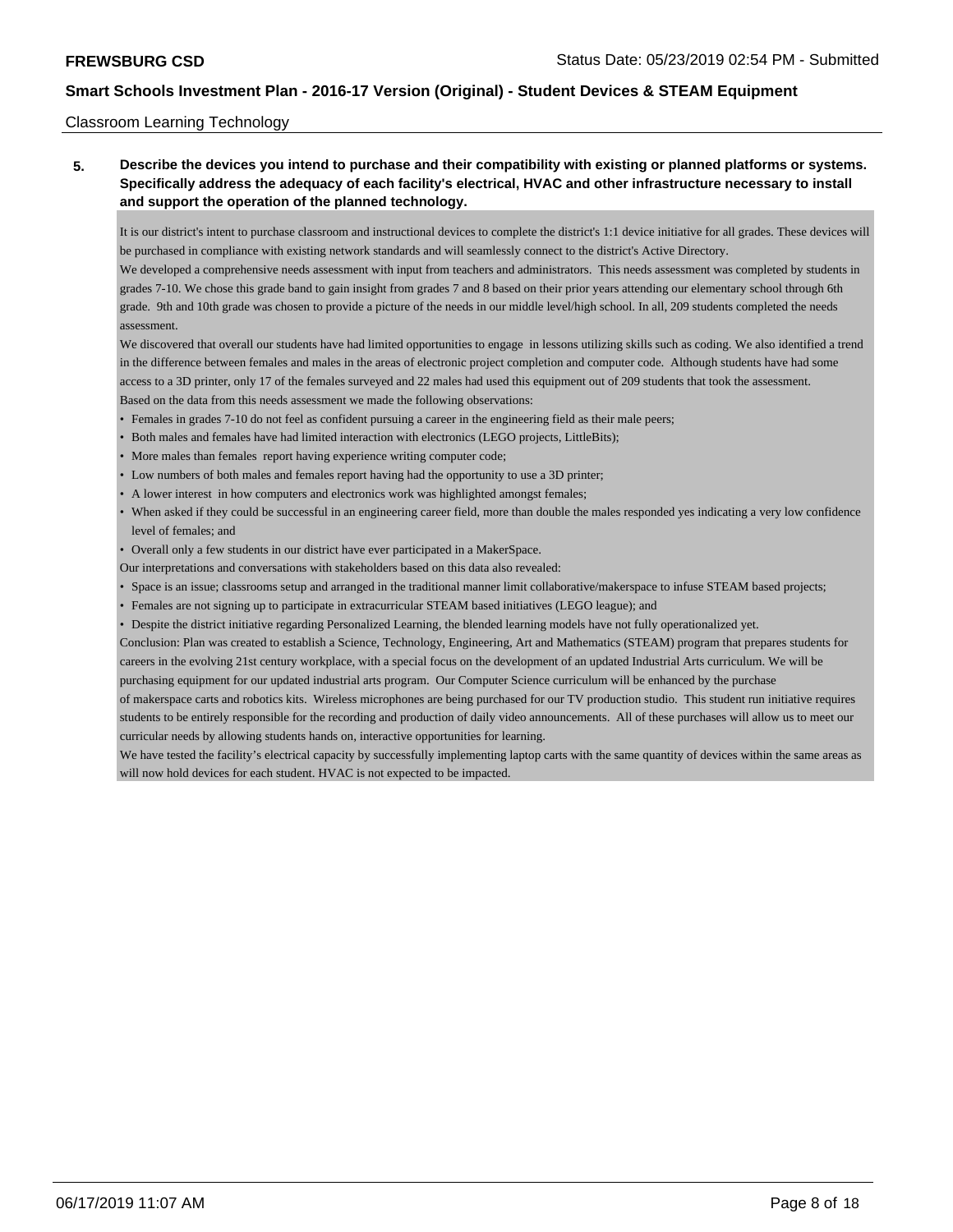#### Classroom Learning Technology

- **6. Describe how the proposed technology purchases will:**
	- **> enhance differentiated instruction;**
	- **> expand student learning inside and outside the classroom;**
	- **> benefit students with disabilities and English language learners; and**
	- **> contribute to the reduction of other learning gaps that have been identified within the district.**

**The expectation is that districts will place a priority on addressing the needs of students who struggle to succeed in a rigorous curriculum. Responses in this section should specifically address this concern and align with the district's Instructional Technology Plan (in particular Question 2 of E. Curriculum and Instruction: "Does the district's instructional technology plan address the needs of students with disabilities to ensure equitable access to instruction, materials and assessments?" and Question 3 of the same section: "Does the district's instructional technology plan address the provision of assistive technology specifically for students with disabilities to ensure access to and participation in the general curriculum?"**

It is our belief that technology integration should support and enhance curriculum at all grade levels.We will focus on providing high quality professional development with a focus on digital resources that complement/extend the curriculum. Technology integrators will assist teachers in bridging gaps within their curriculum by helping them address areas of both strength and weakness to challenge and support all learners. Exposing teachers and students to relevant online digital resources to enhance the curriculum will assist us in cultivating a blended learning environment. We will strive to provide a personalized learning experience for students by using digital content to differentiate instruction. In addition, our focus will extend student opportunities in Science, Technology, Engineering, Art, and Mathematics. The establishment of a STEAM program that prepares students for careers in the evolving 21st Century workplace will be a priority with a special focus on the development of an updated Industrial Arts curriculum and enhancement of performing arts equipment.

We developed a comprehensive needs assessment with input from teachers and administrators. This needs assessment was completed by students in grades 7-10. We chose this grade band to gain insight from grades 7 and 8 based on their prior years attending our elementary school through 6th grade. 9th and 10th grade was chosen to provide a picture of the needs in our middle level/high school. In all, 209 students completed the needs assessment.

We discovered that overall our students have had limited opportunities to engage in lessons utilizing skills such as coding. We also identified a trend in the difference between females and males in the areas of electronic project completion and computer code. Although students have had some access to a 3D printer, only 17 of the females surveyed and 22 males had used this equipment out of 209 students that took the assessment. Based on the data from this needs assessment we made the following observations:

- Females in grades 7-10 do not feel as confident pursuing a career in the engineering field as their male peers;
- Both males and females have had limited interaction with electronics (LEGO projects, LittleBits);
- More males than females report having experience writing computer code;
- Low numbers of both males and females report having had the opportunity to use a 3D printer;
- A lower interest in how computers and electronics work was highlighted among females;
- When asked if they could be successful in an engineering career field, more than double the males responded yes indicating a very low confidence level of females; and
- Overall only a few students in our district have ever participated in a MakerSpace.

This information has been an integral part in developing a STEAM academy for required for all middle level (grades 7&8) students. 3D Printing will be incorporated into project based lessons for students in grades 3-6. Makerspaces will be created for hands on learning experiences for students in Kindergarten through second grade. Coding instruction will be given to students in 7th grade during their required STEAM academy and will also be part of the elementary computer science curriculum.

#### **Students with Disabilities and Assistive Technology**

Keyboard access may present a challenge for some students with disabilities. Such students may have assistive technology, instructional accommodations, and testing accommodations recommended on their individualized education programs (IEPs) or Section 504 accommodation plans (504 plans) to address their disability-related needs. For some students with disabilities, keyboarding may not be appropriate, even with the use of assistive technology tools. For these students, other assistive technology devices may be recommended, such as speech-to-text programs or eye-gaze technology for typing. In our district we use Dragon Speak and Learning Ally for some students.

A student with a disability requiring keyboarding accommodations and/or assistive technology is given the opportunity to participate in general instructional technology activities, including keyboarding instruction, as appropriate to his or her individual needs. During such instruction the assistive technology and/or accommodations recommended for a student with a disability must be consistently implemented in accordance with the specifications on the student's IEP or 504 plan.

SWD will continue to participate in the least restrictive environment. With access to more technology and online curriculum, more opportunities for closing achievement gaps will be attainable. Teachers will identify student strengths and weaknesses and use this information in writing IEP goals as well as progress monitoring.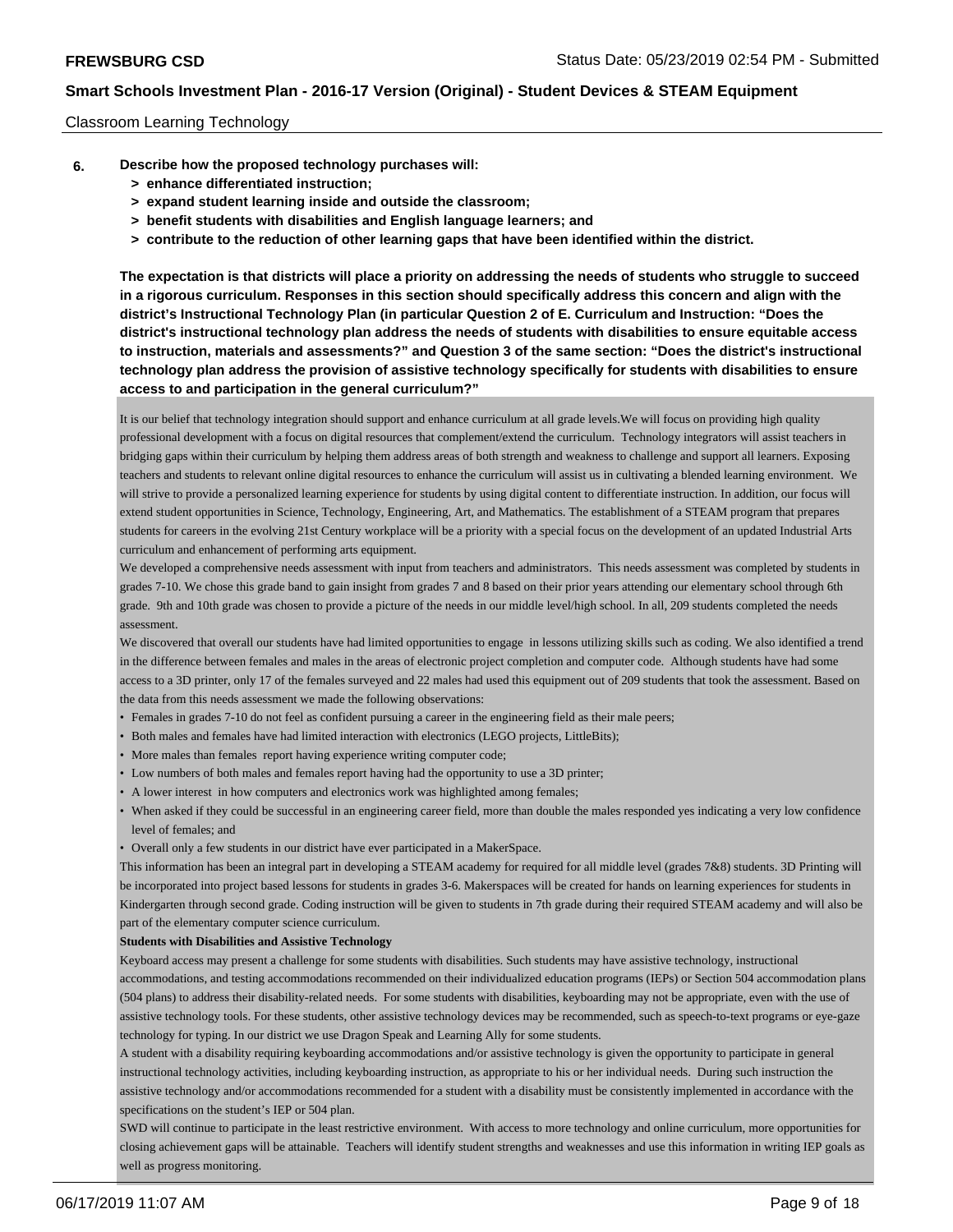#### Classroom Learning Technology

#### ELL Students

Our district has 2 students that meet the ELL definition. They will benefit from these resources as all other students do. In addition, software to be used in language acquisition and exposure will be accessed based on need. Their educational program and the resources used to help them meet their goals will be based on individual needs. ELL students will have the same access and exposure to technology as all other students in our district.

**7. Where appropriate, describe how the proposed technology purchases will enhance ongoing communication with parents and other stakeholders and help the district facilitate technology-based regional partnerships, including distance learning and other efforts.**

Student work samplings will be made available to parents in an effort to engage families in their children's learning. For example, our students will be developing digital portfolios (such as see saw) using the devices we purchase. These portfolios will be 'shared' with parents so they can view their children's creations and progress. Also, the use of google in a collaborative classroom environment will allow parents to help their children with their assignments from home by accessing their classroom drives. This partnership will promote parent and student engagement by allowing another opportunity for communication between school and home. Regionally, our participation in 'Dream it, Do it,' which is a local collaboration with manufacturing companies in our area will benefit from the skills acquired through the STEAM academy.

**8. Describe the district's plan to provide professional development to ensure that administrators, teachers and staff can employ the technology purchased to enhance instruction successfully.**

**Note: This response should be aligned and expanded upon in accordance with your district's response to Question 1 of F. Professional Development of your Instructional Technology Plan: "Please provide a summary of professional development offered to teachers and staff, for the time period covered by this plan, to support technology to enhance teaching and learning. Please include topics, audience and method of delivery within your summary."**

After analyzing the needs assessment, we developed selected activities as part of our district strategy to increase access to personalized rigorous learning experiences supported by technology. In order to be effective, we understand the necessity in providing high quality professional development to our teachers. The strategy we will use in moving forward with these initiatives largely relies on the teaching that happens within classrooms. For example, in order to implement a coding program at the elementary school, our teachers will need to have time to figure out where this fits in with their curriculum. Additionally, they will need support in delivering the instruction. We will utilize our technology integrators for this work and encourage them to work side by side with our classroom teachers. In addition, we will utilize our BOCES supports to structure CSLO days that are expand on the coding topic. Another form of professional development includes turn key training led by teacher leaders in which personalized learning is modeled and supported. Our tech integrators have been trained as part of a district PL initiative with Education Elements. We will continue this work within our district by assisting in the opportunities for students to participate in blended learning. Work will build upon prior learning about design thinking as teachers will utilize this protocol in the STEAM academy.

**9. Districts must contact the SUNY/CUNY teacher preparation program that supplies the largest number of the district's new teachers to request advice on innovative uses and best practices at the intersection of pedagogy and educational technology.**

 $\boxtimes$  By checking this box, you certify that you have contacted the SUNY/CUNY teacher preparation program that supplies the largest number of your new teachers to request advice on these issues.

#### **9a. Please enter the name of the SUNY or CUNY Institution that you contacted.**

State University of New York at Fredonia

**9b. Enter the primary Institution phone number.**

716-673-3111

**9c. Enter the name of the contact person with whom you consulted and/or will be collaborating with on innovative uses of technology and best practices.**

Debra L. Karpinske-Keyser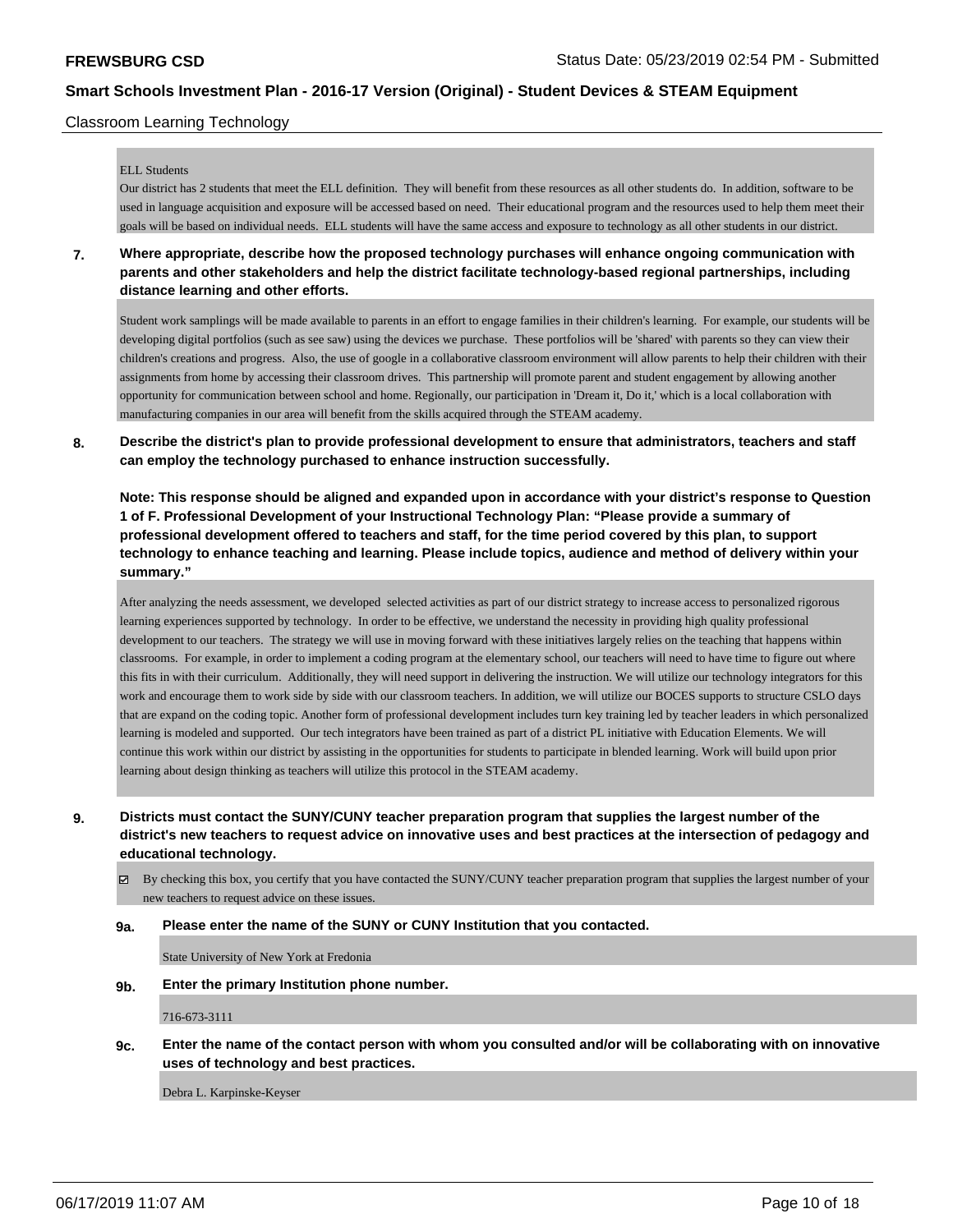#### Classroom Learning Technology

**10. A district whose Smart Schools Investment Plan proposes the purchase of technology devices and other hardware must account for nonpublic schools in the district.**

**Are there nonpublic schools within your school district?**

- □ Yes
- $\blacksquare$  No
- **11. Nonpublic Classroom Technology Loan Calculator**

**The Smart Schools Bond Act provides that any Classroom Learning Technology purchases made using Smart Schools funds shall be lent, upon request, to nonpublic schools in the district. However, no school district shall be required to loan technology in amounts greater than the total obtained and spent on technology pursuant to the Smart Schools Bond Act and the value of such loan may not exceed the total of \$250 multiplied by the nonpublic school enrollment in the base year at the time of enactment.**

**See:**

**http://www.p12.nysed.gov/mgtserv/smart\_schools/docs/Smart\_Schools\_Bond\_Act\_Guidance\_04.27.15\_Final.pdf.**

|                                     | 1. Classroom<br>Technology<br>Sub-allocation | l 2. Public<br>l Enrollment<br>$(2014 - 15)$ | 3. Nonpublic<br>Enrollment<br>$(2014-15)$ | l 4. Sum of<br>Public and<br>Nonpublic<br>Enrollment | 15. Total Per<br>Pupil Sub-<br>lallocation | 6. Total<br>Nonpublic Loan<br>Amount                                                          |
|-------------------------------------|----------------------------------------------|----------------------------------------------|-------------------------------------------|------------------------------------------------------|--------------------------------------------|-----------------------------------------------------------------------------------------------|
| Calculated Nonpublic Loan<br>Amount |                                              |                                              |                                           |                                                      |                                            | (No Response)   (No Response)   (No Response)   (No Response)   (No Response)   (No Response) |

**12. To ensure the sustainability of technology purchases made with Smart Schools funds, districts must demonstrate a long-term plan to maintain and replace technology purchases supported by Smart Schools Bond Act funds. This sustainability plan shall demonstrate a district's capacity to support recurring costs of use that are ineligible for Smart Schools Bond Act funding such as device maintenance, technical support, Internet and wireless fees, maintenance of hotspots, staff professional development, building maintenance and the replacement of incidental items. Further, such a sustainability plan shall include a long-term plan for the replacement of purchased devices and equipment at the end of their useful life with other funding sources.**

By checking this box, you certify that the district has a sustainability plan as described above.

**13. Districts must ensure that devices purchased with Smart Schools Bond funds will be distributed, prepared for use, maintained and supported appropriately. Districts must maintain detailed device inventories in accordance with generally accepted accounting principles.**

 $\boxtimes$  By checking this box, you certify that the district has a distribution and inventory management plan and system in place.

**14. If you are submitting an allocation for Classroom Learning Technology complete this table. Note that the calculated Total at the bottom of the table must equal the Total allocation for this category that you entered in the SSIP Overview overall budget.**

|                          | Sub-Allocation |
|--------------------------|----------------|
| Interactive Whiteboards  | l 0            |
| <b>Computer Servers</b>  | l 0            |
| <b>Desktop Computers</b> | l 0            |
| Laptop Computers         | 274,419        |
| <b>Tablet Computers</b>  | 18,135         |
| <b>Other Costs</b>       | 62,752         |
| Totals:                  | 355,306        |

**15. Please detail the type, quantity, per unit cost and total cost of the eligible items under each sub-category. This is**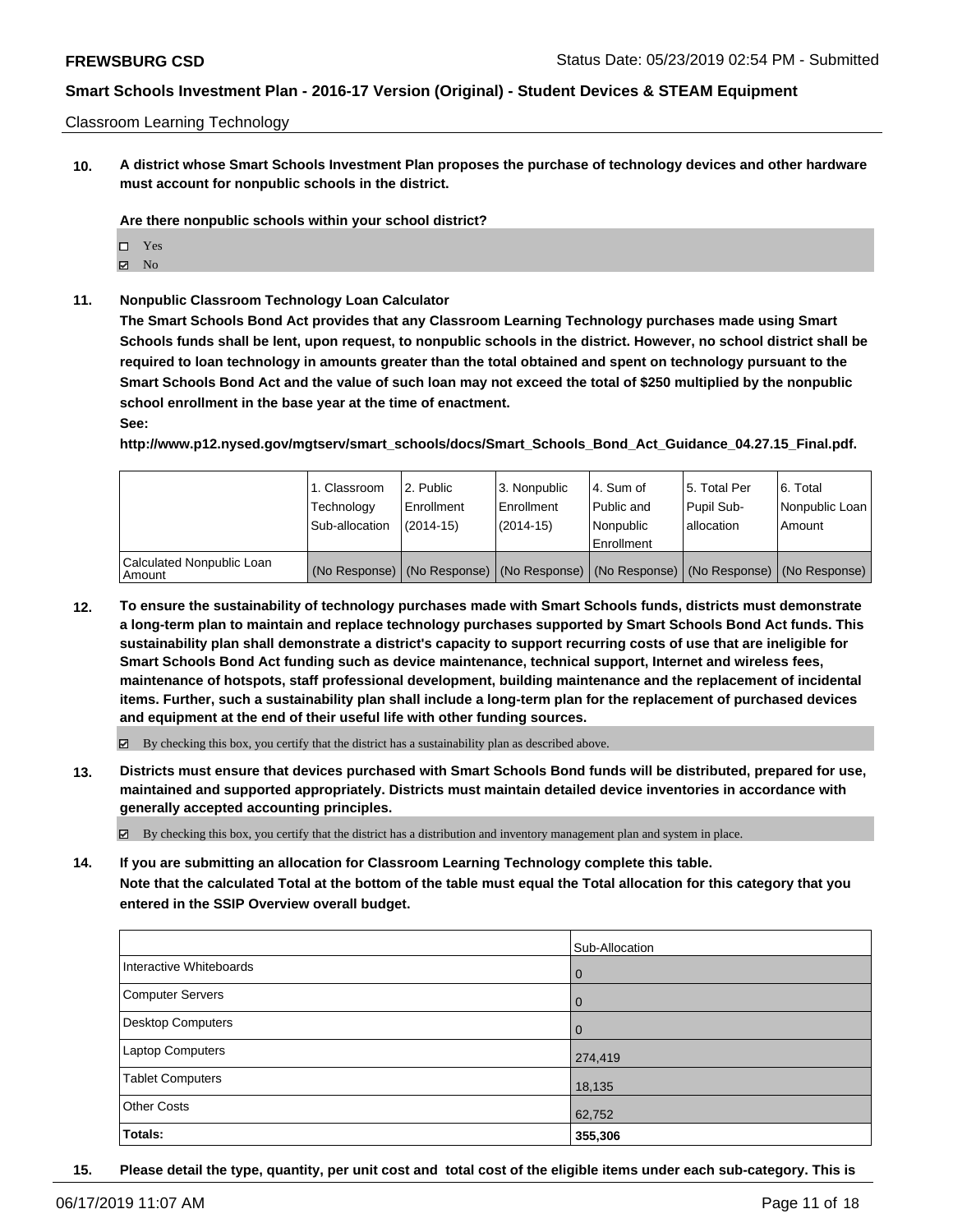#### Classroom Learning Technology

**especially important for any expenditures listed under the "Other" category. All expenditures must be capital-bond eligible to be reimbursed through the SSBA. If you have any questions, please contact us directly through smartschools@nysed.gov.**

**Please specify in the "Item to be Purchased" field which specific expenditures and items are planned to meet the district's nonpublic loan requirement, if applicable.**

**NOTE: Wireless Access Points that will be loaned/purchased for nonpublic schools should ONLY be included in this category, not under School Connectivity, where public school districts would list them. Add rows under each sub-category for additional items, as needed.**

| Select the allowable expenditure<br>type.<br>Repeat to add another item under<br>each type. | Item to be Purchased                                   | Quantity       | Cost per Item | <b>Total Cost</b> |
|---------------------------------------------------------------------------------------------|--------------------------------------------------------|----------------|---------------|-------------------|
| <b>Other Costs</b>                                                                          | Wireless Mic System Handheld                           | 2              | 289           | 578               |
| <b>Other Costs</b>                                                                          | Wireless Mic System Lavalier                           | 2              | 292           | 584               |
| <b>Tablet Computers</b>                                                                     | <b>Student Devices-iPads</b>                           | 36             | 429           | 15,444            |
| <b>Laptop Computers</b>                                                                     | <b>Macbook Pro Server</b>                              | 1              | 1,499         | 1,499             |
| <b>Laptop Computers</b>                                                                     | <b>Classroom Devices</b>                               | 230            | 479           | 110,170           |
| <b>Other Costs</b>                                                                          | <b>Student Devices-iPad Covers</b>                     | 36             | 20            | 720               |
| <b>Other Costs</b>                                                                          | STEAM-Portable Makerspace Carts                        | 5              | 3,000         | 15,000            |
| <b>Other Costs</b>                                                                          | Device Bags                                            | 230            | 13            | 2,990             |
| <b>Tablet Computers</b>                                                                     | RHJ STEAM-iPads                                        | 9              | 299           | 2,691             |
| <b>Other Costs</b>                                                                          | RHJ STEAM-iPad covers                                  | 9              | 20            | 180               |
| <b>Other Costs</b>                                                                          | RHJ STEAM-Cricut Explore Machine                       | $\mathbf{1}$   | 290           | 290               |
| <b>Other Costs</b>                                                                          | RHJ STEAM-Cricut EasyPress<br>Heatplate                | $\overline{2}$ | 191           | 382               |
| <b>Other Costs</b>                                                                          | RHJ STEAM-Makey Makey Invention<br>Kit                 | 10             | 50            | 500               |
| <b>Other Costs</b>                                                                          | RHJ STEAM-Lego Education WeDo<br>set                   | 10             | 250           | 2,500             |
| <b>Other Costs</b>                                                                          | RHJ STEAM-Cubelets Code &<br>Construct/Educator's Pack | $\sqrt{2}$     | 1,734         | 3,468             |
| <b>Other Costs</b>                                                                          | RHJ STEAM-Ozobot Bit Classroom Kit                     | $\overline{2}$ | 1,200         | 2,400             |
| <b>Other Costs</b>                                                                          | RHJ STEAM-Bee-Bot Group Starter<br>Kit                 | 3              | 621           | 1,863             |
| <b>Other Costs</b>                                                                          | RHJ STEAM-Sphero Educational<br>Robot                  | 3              | 124           | 372               |
| <b>Other Costs</b>                                                                          | RHJ STEAM-3DPrinter Bundle                             | 3              | 1,500         | 4,500             |
| <b>Other Costs</b>                                                                          | RHJ STEAM-3D Pen Set with<br>filaments                 | 10             | 78            | 780               |
| <b>Other Costs</b>                                                                          | Classroom Device-interactive pen                       | 230            | 23            | 5,290             |
| <b>Other Costs</b>                                                                          | Classroom Device-Shell case                            | 230            | 25            | 5,750             |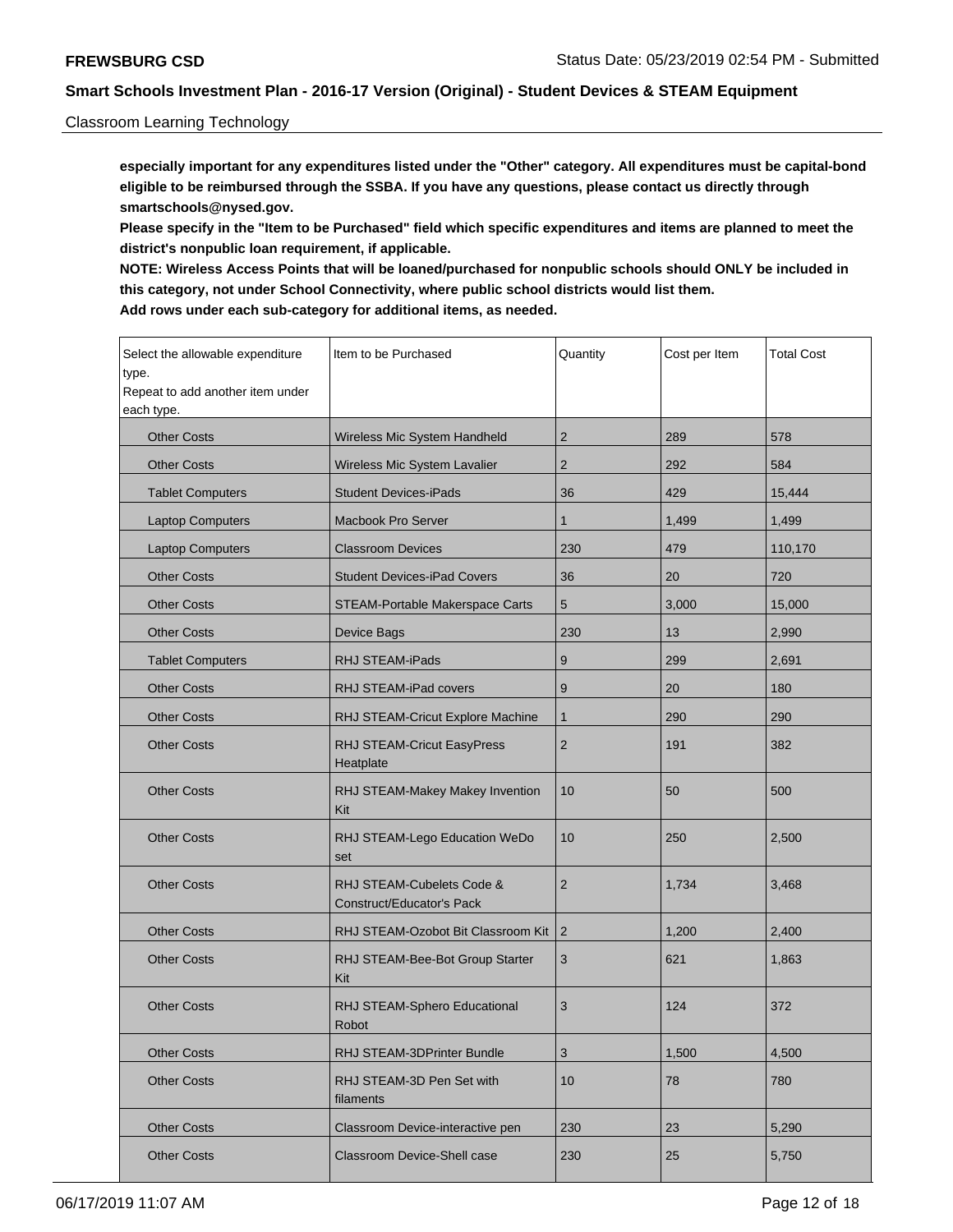Classroom Learning Technology

| Select the allowable expenditure<br>type.<br>Repeat to add another item under<br>each type. | I Item to be Purchased         | Quantity | Cost per Item | <b>Total Cost</b> |
|---------------------------------------------------------------------------------------------|--------------------------------|----------|---------------|-------------------|
| <b>Laptop Computers</b>                                                                     | <b>Instructional Devices</b>   | 105      | 1,550         | 162.750           |
| <b>Other Costs</b>                                                                          | STEAM-Laser projector          |          | 8,695         | 8,695             |
| <b>Other Costs</b>                                                                          | <b>STEAM-Short Throw Lens</b>  |          | 4,980         | 4,980             |
| <b>Other Costs</b>                                                                          | <b>STEAM-Mounting hardware</b> |          | 500           | 500               |
| <b>Other Costs</b>                                                                          | STEAM-Transmitting equipment   |          | 430           | 430               |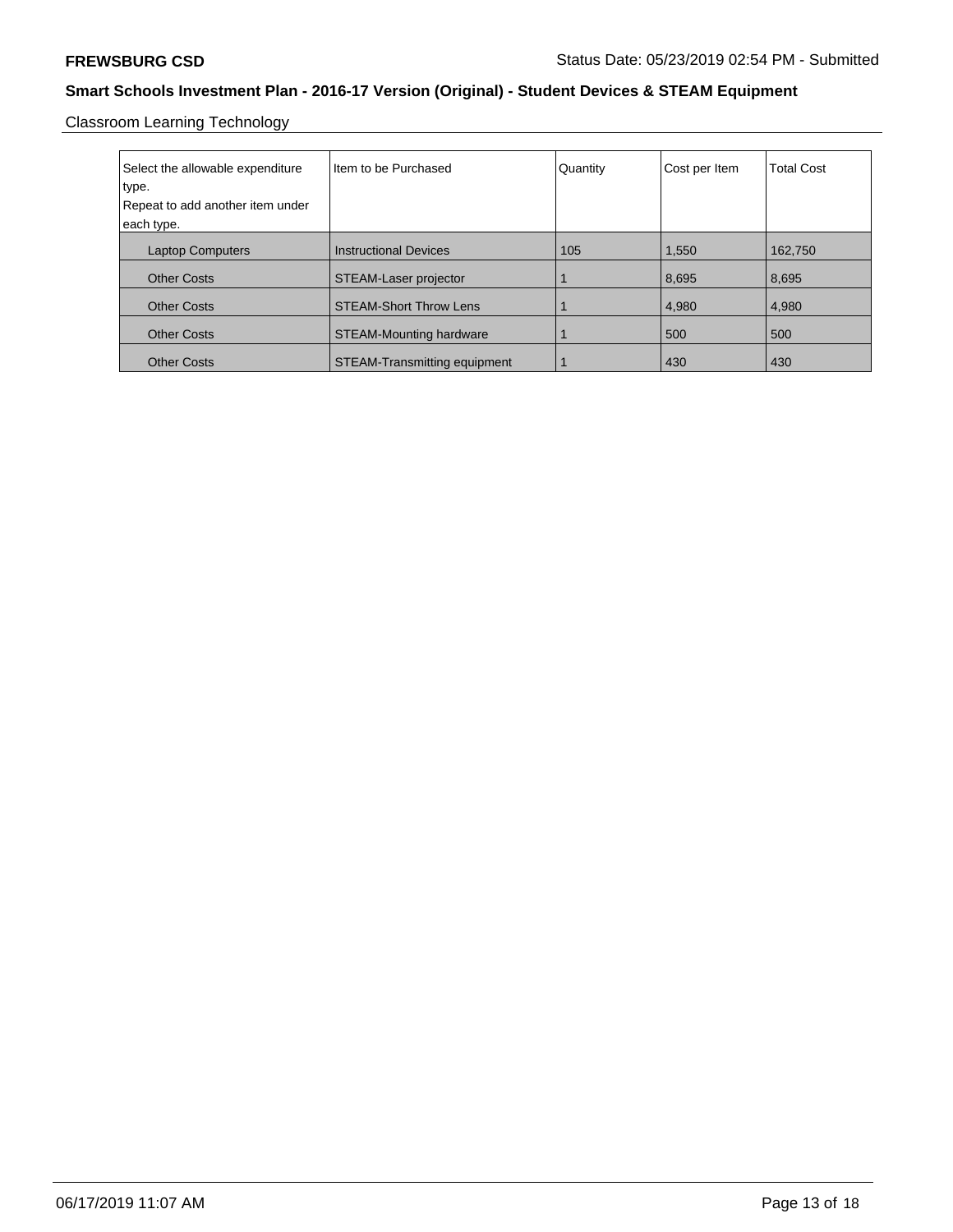#### Pre-Kindergarten Classrooms

**1. Provide information regarding how and where the district is currently serving pre-kindergarten students and justify the need for additional space with enrollment projections over 3 years.**

(No Response)

- **2. Describe the district's plan to construct, enhance or modernize education facilities to accommodate prekindergarten programs. Such plans must include:**
	- **Specific descriptions of what the district intends to do to each space;**
	- **An affirmation that pre-kindergarten classrooms will contain a minimum of 900 square feet per classroom;**
	- **The number of classrooms involved;**
	- **The approximate construction costs per classroom; and**
	- **Confirmation that the space is district-owned or has a long-term lease that exceeds the probable useful life of the improvements.**

(No Response)

**3. Smart Schools Bond Act funds may only be used for capital construction costs. Describe the type and amount of additional funds that will be required to support ineligible ongoing costs (e.g. instruction, supplies) associated with any additional pre-kindergarten classrooms that the district plans to add.**

(No Response)

**4. All plans and specifications for the erection, repair, enlargement or remodeling of school buildings in any public school district in the State must be reviewed and approved by the Commissioner. Districts that plan capital projects using their Smart Schools Bond Act funds will undergo a Preliminary Review Process by the Office of Facilities Planning.**

**Please indicate on a separate row each project number given to you by the Office of Facilities Planning.**

| Project Number |  |
|----------------|--|
| (No Response)  |  |
|                |  |

**5. If you have made an allocation for Pre-Kindergarten Classrooms, complete this table.**

**Note that the calculated Total at the bottom of the table must equal the Total allocation for this category that you entered in the SSIP Overview overall budget.**

|                                          | Sub-Allocation |
|------------------------------------------|----------------|
| Construct Pre-K Classrooms               | (No Response)  |
| Enhance/Modernize Educational Facilities | (No Response)  |
| <b>Other Costs</b>                       | (No Response)  |
| Totals:                                  | 0              |

**6. Please detail the type, quantity, per unit cost and total cost of the eligible items under each sub-category. This is especially important for any expenditures listed under the "Other" category. All expenditures must be capital-bond eligible to be reimbursed through the SSBA. If you have any questions, please contact us directly through smartschools@nysed.gov.**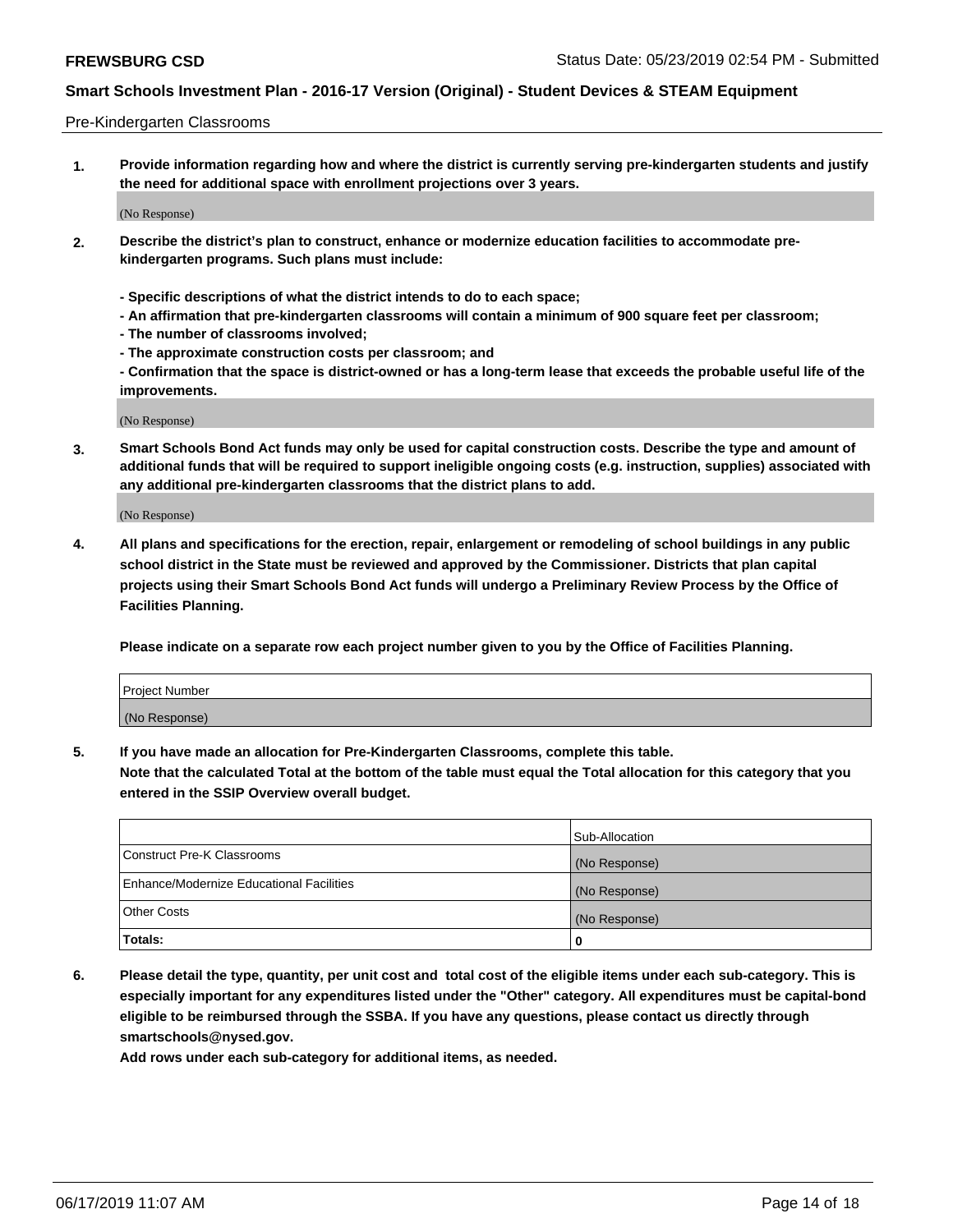Pre-Kindergarten Classrooms

| Select the allowable expenditure | Item to be purchased | Quantity      | Cost per Item | <b>Total Cost</b> |
|----------------------------------|----------------------|---------------|---------------|-------------------|
| type.                            |                      |               |               |                   |
| Repeat to add another item under |                      |               |               |                   |
| each type.                       |                      |               |               |                   |
| (No Response)                    | (No Response)        | (No Response) | (No Response) | (No Response)     |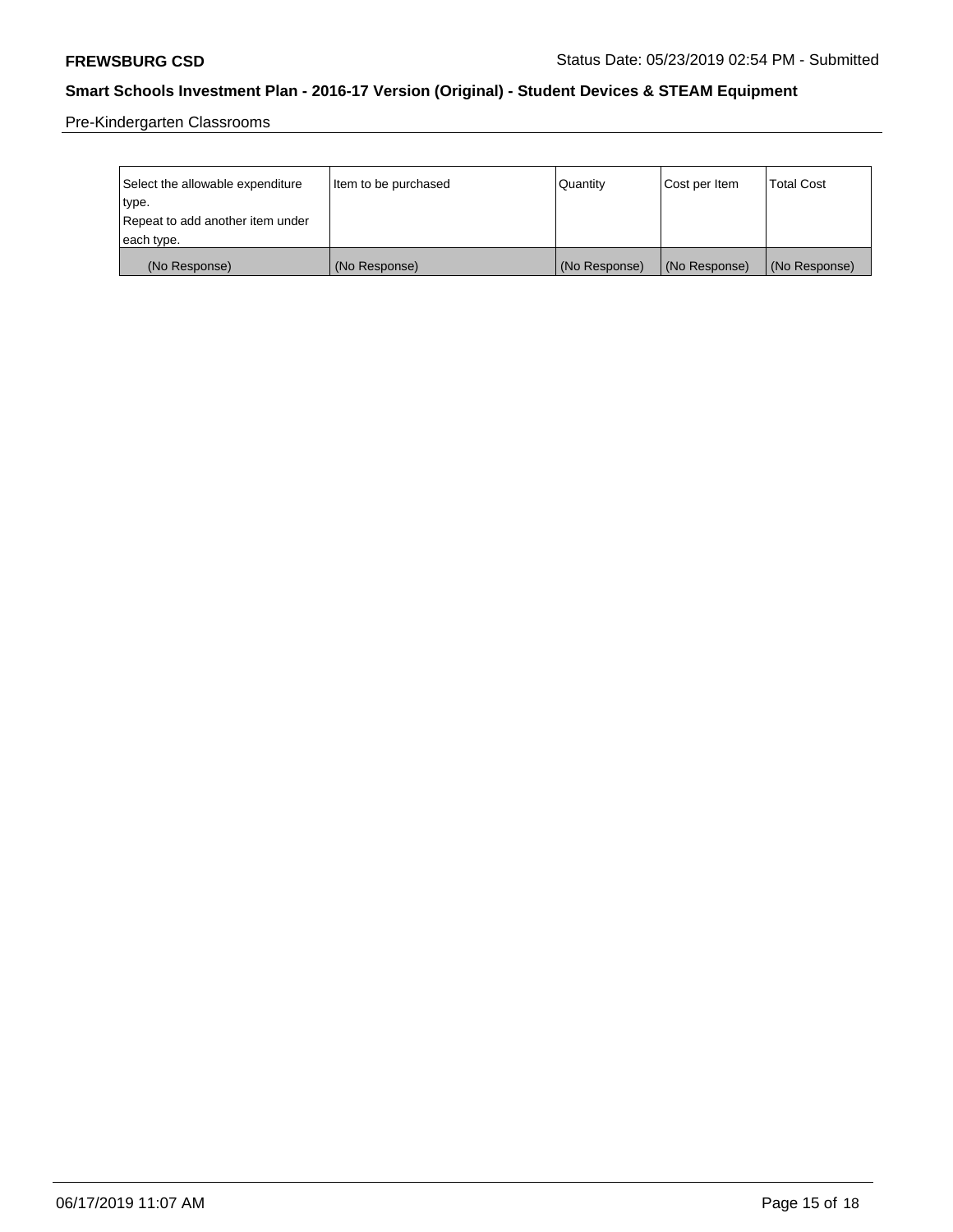Replace Transportable Classrooms

**1. Describe the district's plan to construct, enhance or modernize education facilities to provide high-quality instructional space by replacing transportable classrooms.**

(No Response)

**2. All plans and specifications for the erection, repair, enlargement or remodeling of school buildings in any public school district in the State must be reviewed and approved by the Commissioner. Districts that plan capital projects using their Smart Schools Bond Act funds will undergo a Preliminary Review Process by the Office of Facilities Planning.**

**Please indicate on a separate row each project number given to you by the Office of Facilities Planning.**

| Project Number |  |
|----------------|--|
|                |  |
| (No Response)  |  |

**3. For large projects that seek to blend Smart Schools Bond Act dollars with other funds, please note that Smart Schools Bond Act funds can be allocated on a pro rata basis depending on the number of new classrooms built that directly replace transportable classroom units.**

**If a district seeks to blend Smart Schools Bond Act dollars with other funds describe below what other funds are being used and what portion of the money will be Smart Schools Bond Act funds.**

(No Response)

**4. If you have made an allocation for Replace Transportable Classrooms, complete this table. Note that the calculated Total at the bottom of the table must equal the Total allocation for this category that you entered in the SSIP Overview overall budget.**

|                                                | Sub-Allocation |
|------------------------------------------------|----------------|
| Construct New Instructional Space              | (No Response)  |
| Enhance/Modernize Existing Instructional Space | (No Response)  |
| <b>Other Costs</b>                             | (No Response)  |
| Totals:                                        | 0              |

**5. Please detail the type, quantity, per unit cost and total cost of the eligible items under each sub-category. This is especially important for any expenditures listed under the "Other" category. All expenditures must be capital-bond eligible to be reimbursed through the SSBA. If you have any questions, please contact us directly through smartschools@nysed.gov.**

| Select the allowable expenditure | Item to be purchased | Quantity      | Cost per Item | Total Cost    |
|----------------------------------|----------------------|---------------|---------------|---------------|
| type.                            |                      |               |               |               |
| Repeat to add another item under |                      |               |               |               |
| each type.                       |                      |               |               |               |
| (No Response)                    | (No Response)        | (No Response) | (No Response) | (No Response) |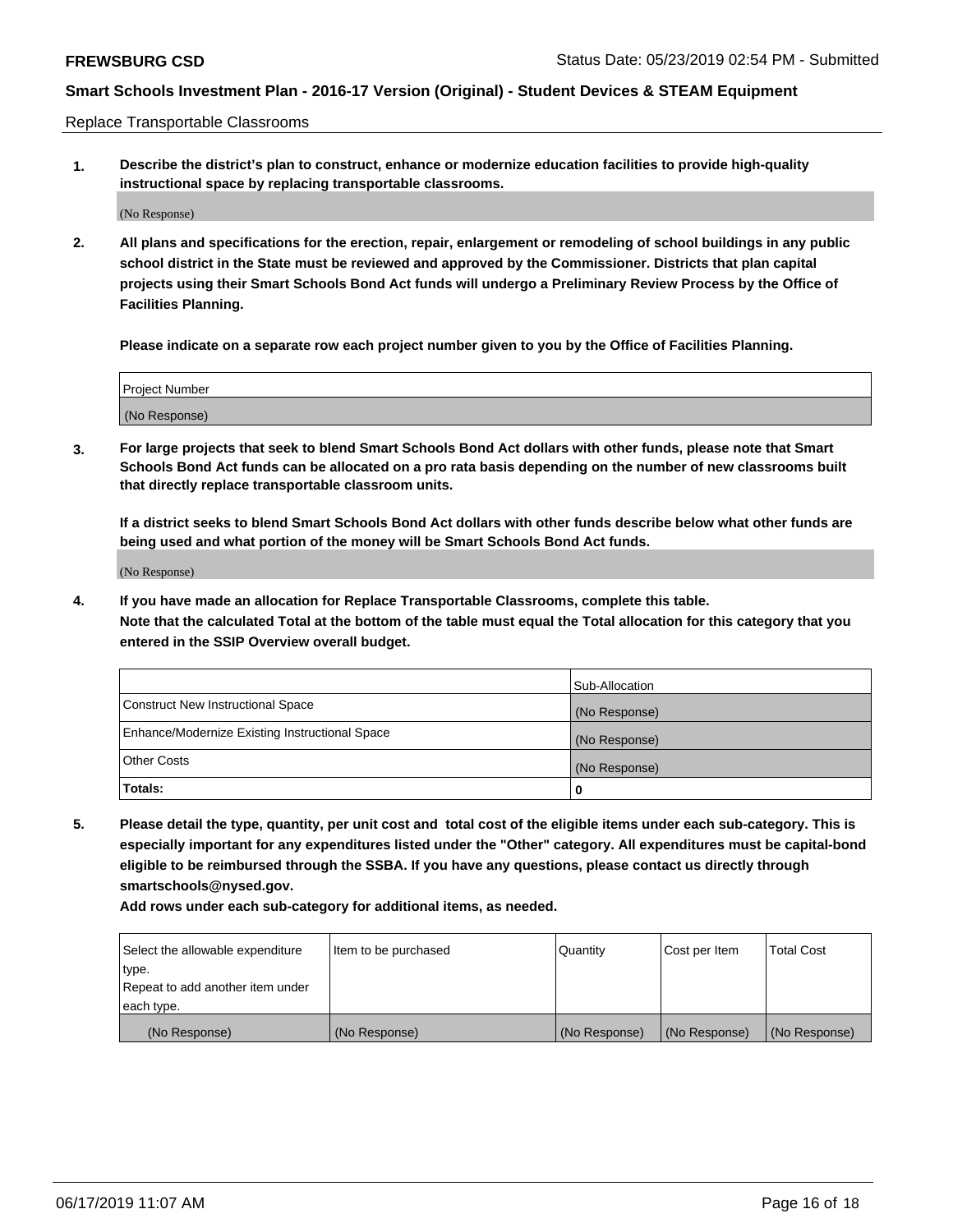High-Tech Security Features

**1. Describe how you intend to use Smart Schools Bond Act funds to install high-tech security features in school buildings and on school campuses.**

(No Response)

**2. All plans and specifications for the erection, repair, enlargement or remodeling of school buildings in any public school district in the State must be reviewed and approved by the Commissioner. Districts that plan capital projects using their Smart Schools Bond Act funds will undergo a Preliminary Review Process by the Office of Facilities Planning.** 

**Please indicate on a separate row each project number given to you by the Office of Facilities Planning.**

| <b>Project Number</b> |  |
|-----------------------|--|
| (No Response)         |  |

- **3. Was your project deemed eligible for streamlined Review?**
	- Yes
	- $\square$  No
- **4. Include the name and license number of the architect or engineer of record.**

| <b>Name</b>   | License Number |
|---------------|----------------|
| (No Response) | (No Response)  |

**5. If you have made an allocation for High-Tech Security Features, complete this table.**

**Note that the calculated Total at the bottom of the table must equal the Total allocation for this category that you entered in the SSIP Overview overall budget.**

|                                                      | Sub-Allocation |
|------------------------------------------------------|----------------|
| Capital-Intensive Security Project (Standard Review) | (No Response)  |
| <b>Electronic Security System</b>                    | (No Response)  |
| <b>Entry Control System</b>                          | (No Response)  |
| Approved Door Hardening Project                      | (No Response)  |
| <b>Other Costs</b>                                   | (No Response)  |
| Totals:                                              | 0              |

**6. Please detail the type, quantity, per unit cost and total cost of the eligible items under each sub-category. This is especially important for any expenditures listed under the "Other" category. All expenditures must be capital-bond eligible to be reimbursed through the SSBA. If you have any questions, please contact us directly through smartschools@nysed.gov.**

| Select the allowable expenditure | Item to be purchased | Quantity      | Cost per Item | <b>Total Cost</b> |
|----------------------------------|----------------------|---------------|---------------|-------------------|
| type.                            |                      |               |               |                   |
| Repeat to add another item under |                      |               |               |                   |
| each type.                       |                      |               |               |                   |
| (No Response)                    | (No Response)        | (No Response) | (No Response) | (No Response)     |